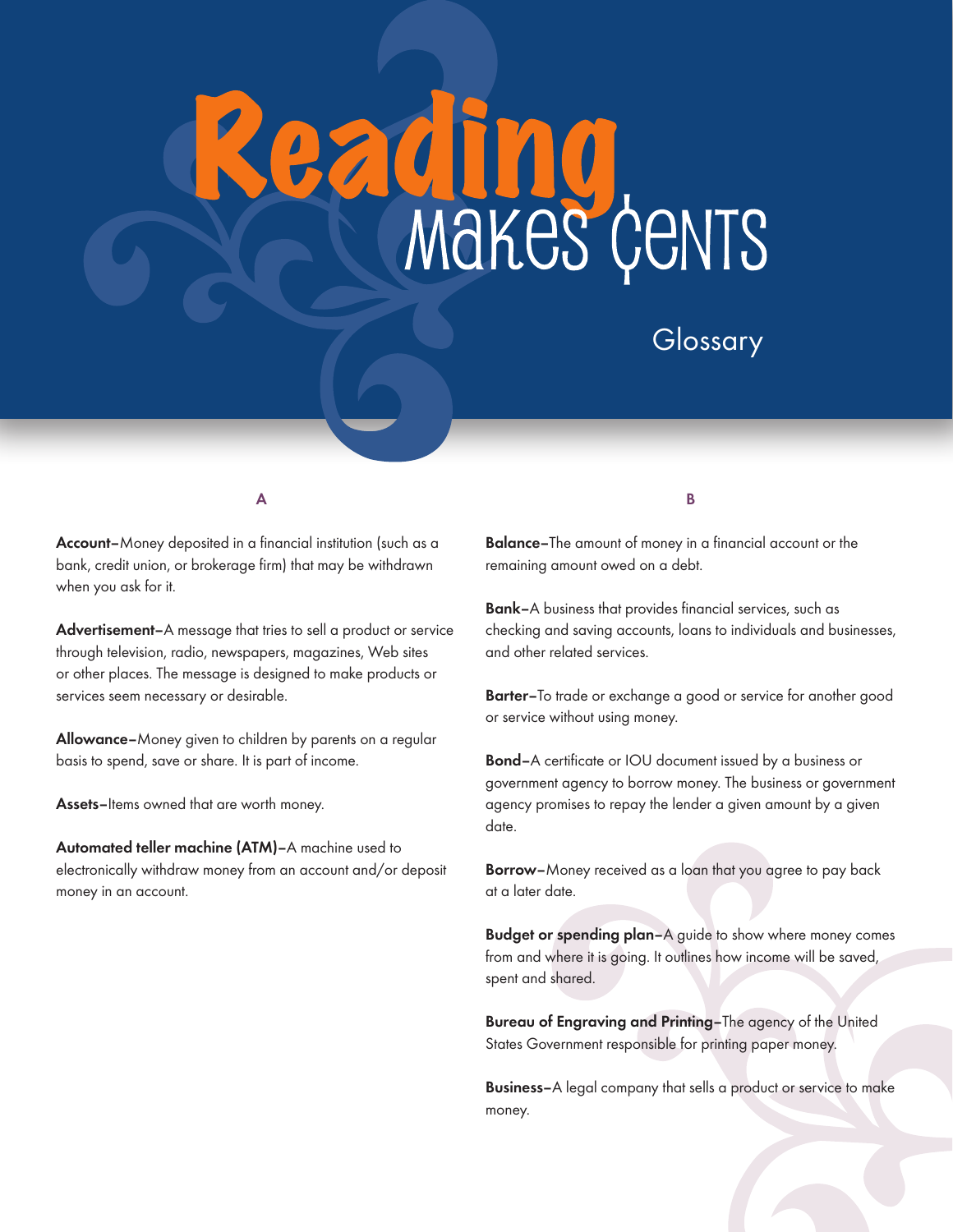## glossary glossary

#### C

Cash–Money in the form of paper bills or coins that can be used to buy goods or services.

MAKES CENTS

Charity–An organization that provides goods, services and money for the benefit of individuals and families.

Check–A written or electronic order to a financial institution to pay a specific amount of money to a person or company from money in that bank.

Coins–Metal money, issued by a government, used to buy goods and services.

Collectibles–Objects or items that are expected to increase in monetary value such as baseball cards, dolls, model cars, trains, and books.

Compound interest–Interest earned on money saved in a bank plus any previous interest that was earned on that money. The value of an account increases faster when interest is compounded.

Counterfeiter–Someone who prints money illegally.

Credit–Money loaned for a fee that must be paid back in the future.

Credit card–A plastic card issued by a creditor that allows you to buy goods and services without paying for them immediately (a fee is charged).

Credit union–A not-for-profit financial institution owned and operated by its members. It has similar services as a bank. A credit union's members have something in common, such as working at the same business.

Currency–Money used to buy goods and services.

#### D

Debit-Money subtracted from an account.

Debit card–A plastic card that subtracts money from a checking account electronically when used to buy goods and services.

Debt–Money owed when buying on credit or borrowing money from a financial institution.

Default–Failure to pay back a loan.

Deposit–Money put in a financial institution to be held for future use or investments.

Depression–A period of time of high unemployment and a decline in businesses and stock market values.

Dividends–Company or corporation profits distributed to shareholders.

Dollar–Official paper money of the United States.

#### E

Earned income–Wages and salary received from paid work.

Earning–Making money from paid work, savings and investments.

Earnings–Money received from savings and investments.

Economy–Activities related to the production, distribution, exchange and use of goods and services.

Endorse–Your name written or signed on the back of a check so it can be cashed.

Entrepreneur–A person who starts a business or who assumes the risk of operating a business.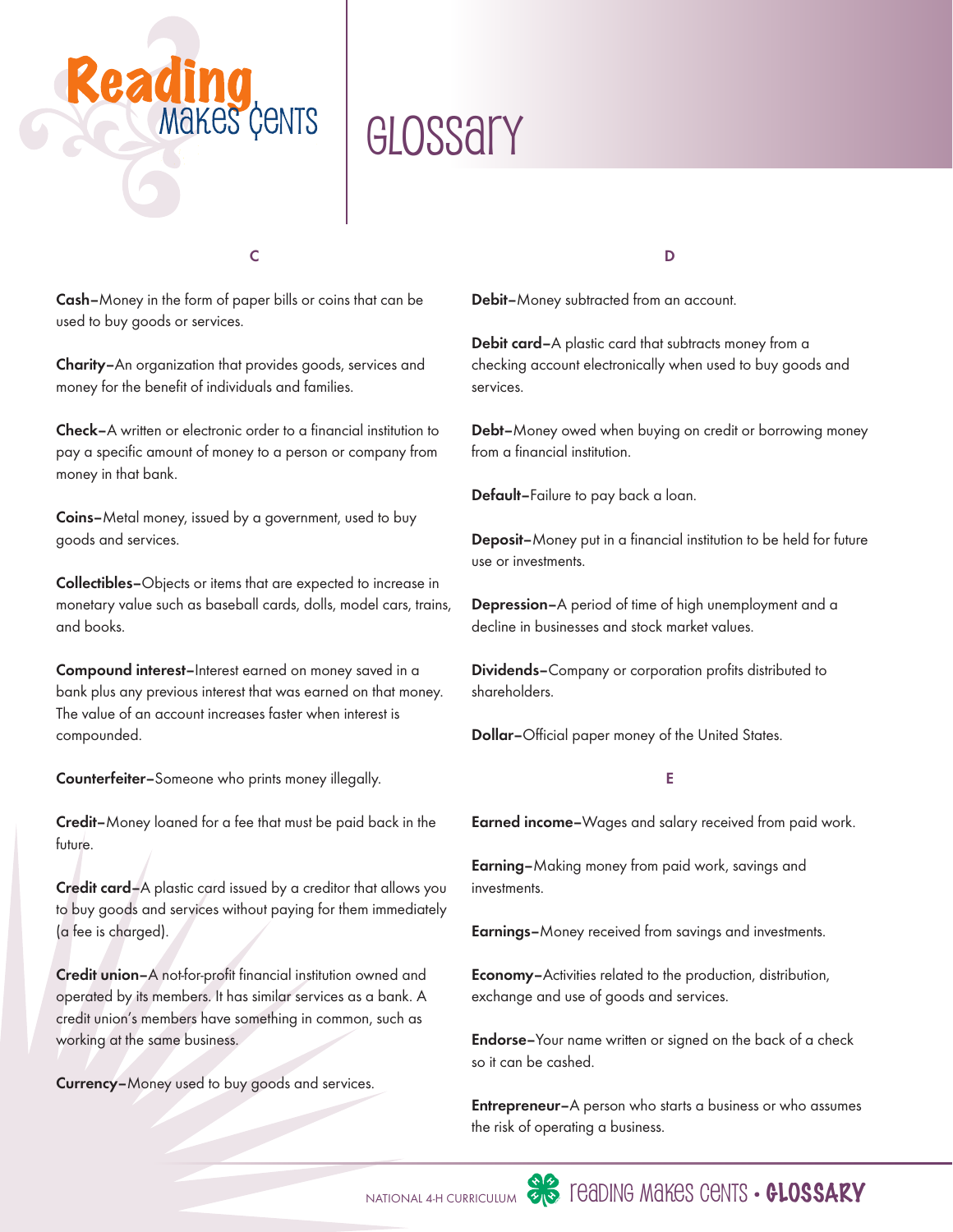## GLOSSAry



#### F

Federal Reserve System-The national banking system of the United States in charge of its credit and monetary policies.

Finance–The systems of money, banking and investment; Also, techniques and ways to borrow and handle your money.

Financial Institution–A business such as a bank, brokerage firm, credit union, or mutual fund company that handles financial transactions and accounts.

I

Income–Money received from earnings, wages, salary, profits on investment, interest earned on savings and other sources such as allowances and gifts.

Interest–The money a financial institution pays depositors for using their money. A charge added to the cost of borrowing money.

Investment–An asset that is expected to increase in monetary value over time.

#### L

Lending–Providing or loaning money to individuals and businesses.

Loan–Money that is borrowed.

#### M

Market–Any place where goods or services are bought and sold.

Mint–To make coins out of metal. In the United States, the U.S. Mint is part of the Treasury Department and is responsible for making coins.

Money–An acceptable item of exchange for goods and services recognized by the government of a country.

Mutual fund–An investment company that pools money from investors or shareholders to buy and sell stocks, bonds, and other securities.

#### N

Needs–Basic requirements to survive such as food, clothing, shelter, water and medical care.

#### O

Overdrawn–The lack of sufficient funds to cover debits from an account.

#### P

Personal identification number (PIN)–A special code or number that activates an ATM card, debit card, or other financial accounts.

Philanthropy-Giving money to make the world a better place to live for others.

**Principal-**A sum of money in an account, not including the interest. An amount of money borrowed on which interest must be paid.

Profit-The money a business has left after subtracting the costs of making and selling products or services.